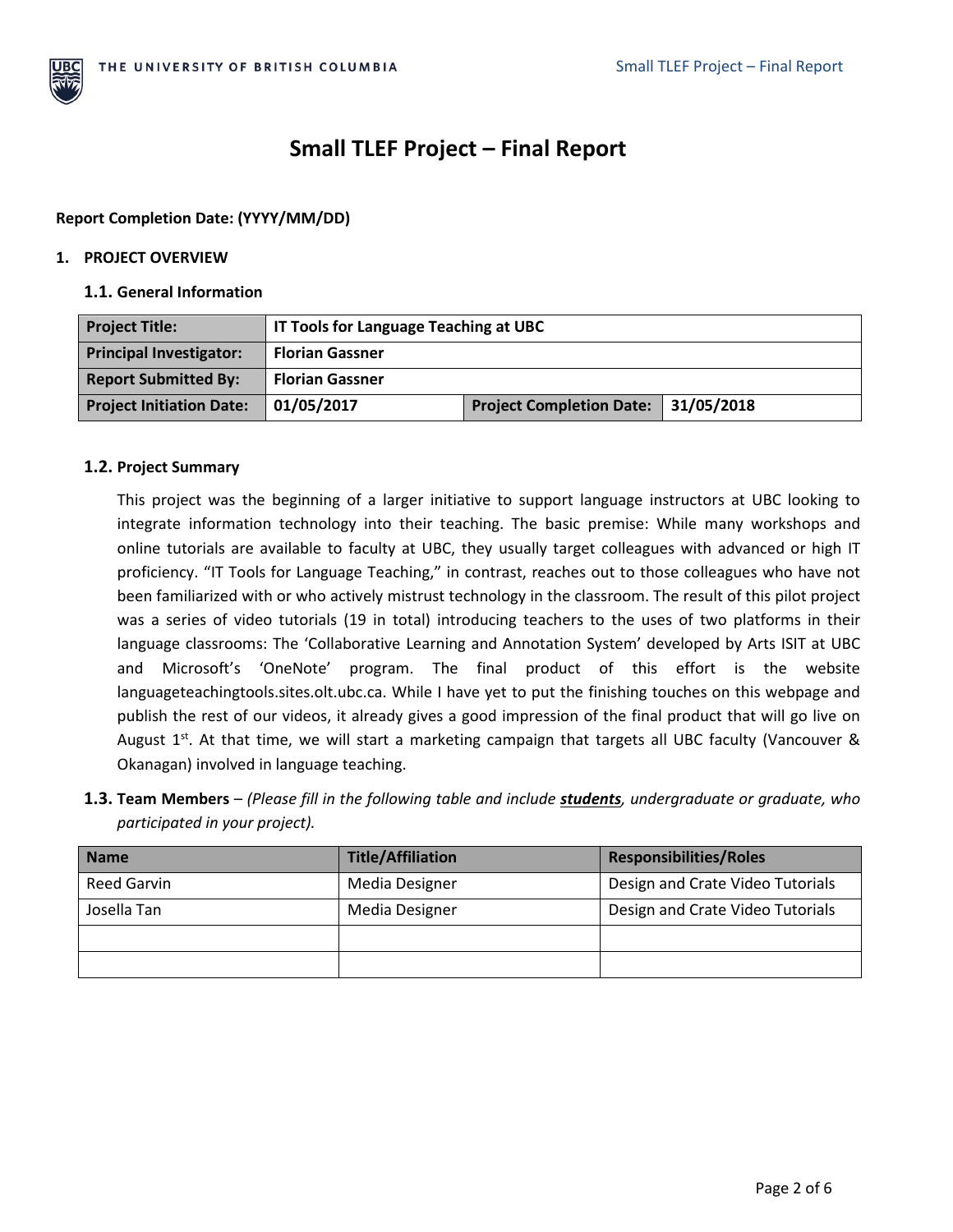

**1.4. Courses Reached** – *Please fill in the following table with past*, *current*, *and future courses and sections (e.g. HIST 101, 002, 2017/2018, Sep) that have been/will be reached by your project, including courses not included in your original proposal (you may adapt this section to the context of your project as necessary).*

It is difficult to project which specific courses will benefit from this platform, as this depends on the readiness of my fellow instructors at UBC to engage with the materials. That said, if our marketing initiative proves successful, "IT Tools for Language Teaching at UBC" has the potential to impact most lower-level courses with the codes FREN, ITAL, SPAN, PORT, CHIN, JAPN, KORN, GERM, SWED, DANI, POLS, RUSS and FNEL.

## **2. OUTPUTS AND/OR PRODUCTS**

**2.1.** *Please list project outputs and/or products (e.g. resources, infrastructure, new courses/programs). Indicate the current location of such products and provide a URL if applicable.*

| Product(s)/Achievement(s):        | Location:                                      |
|-----------------------------------|------------------------------------------------|
| Website featuring video tutorials | http://languageteachingtools.sites.olt.ubc.ca/ |
|                                   |                                                |
|                                   |                                                |
|                                   |                                                |

**2.2. Item(s) Not Met** – *Please list intended project outputs and/or products that were not attained and the reason(s) for this.* 

| Item(s) Not Met: | Reason: |
|------------------|---------|
|                  |         |
|                  |         |

### **3. PROJECT IMPACT**

**3.1. What were you hoping to change or where were you hoping to see an impact with this project?** – *Please list the intended benefits of the project for students, TAs, instructors and/or community members.* 

**My main objective for this project was to reach out to colleagues who stay away from technology in the classroom because they think it is 'not for them.' Oftentimes, this attitude is a response to professional development opportunities that presuppose intermediate or advanced familiarity with IT tools. Unfortunately, this may indeed act as a deterrent to colleagues whose classes might benefit a lot from these resources.** 

**The argument for this innovation is not that using a computer automatically makes you a better teacher. Rather, with constantly increasing class sizes and more and more administrative duties for instructors, programs such as OneNote and the Collaborative Learning and Annotation System greatly relieve the instructor, allowing for additional time & creativity directed towards teaching. In other words: The intention is to give back time to the instructors, time they desperately need for innovative teaching.**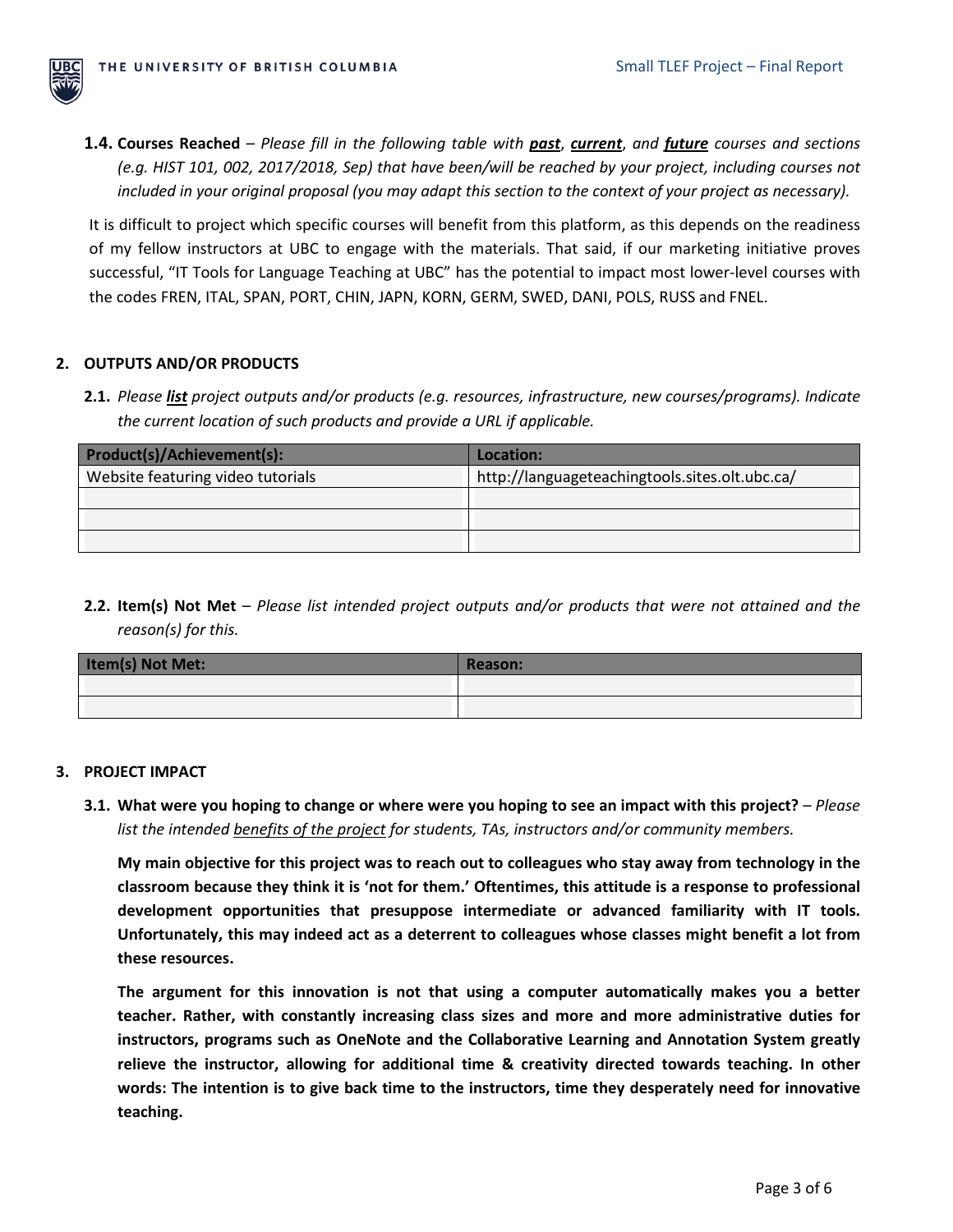

**3.2. Were these changes/impacts achieved? How do you know they occurred?** – *To what extent were intended benefits achieved or not achieved? What evaluation strategies were used? How was data collected and analyzed? You are encouraged to include copies of data collection tools (e.g. surveys and interview protocols) as well as graphical representations of data and/or scenarios or quotes to represent and illustrate key themes.*

**We will measure the future impact of this initiative quantitatively and qualitatively. For the former, we will rely on Google Analytics to inform us about the traffic on the website and on what information visitors are seeking out. For the latter, I will keep a log about interactions with colleagues from the language programs at UBC. After our marketing initiative in August, I expect to be approached by fellow instructors interested in adopting the IT tools we present on our website for their courses. As I have offered workshops on these materials before, there is an open line of communication that I'm certain my colleagues will use.**

**3.3. Dissemination** – *Please provide a list of past and upcoming scholarly activities (e.g. publications, presentations, invited talks, etc.) in which you or anyone from your team have shared information regarding this project.* 

### **Past**

**I prepared a poster presentation for the 2018 TLEF Showcase that took place on May 3<sup>rd</sup> at UBC's Earth Science Building, and I attended the event to solicit feedback and answer questions from my colleagues.**

### **Upcoming**

**I will be leading two workshops on this project at the 2018 conference of the BC Association of Teachers of Modern Languages on October 19th in Richmond. The intention of this workshop is to raise awareness for "IT Tools for Language Teaching" at secondary schools in the Lower Mainland. I anticipate that information about this resource will spread via word of mouth when the colleagues return from the conference to their respective schools and share their experiences with their fellow teachers.** 

**4. TEACHING PRACTICES** – *Please indicate if your teaching practices or those of others have changed as a result of your project. If so, in what ways? Do you see these changes as sustainable over time? Why or why not?*

This project was an opportunity for me, too, to further explore the possible uses of OneNote and CLAS for my teaching, and I have come to integrate these tools more and more into my lessons. In their evaluations of my teaching, students often comment favorably, and never negatively on this innovation, encouraging me to continue along this path.

**5. PROJECT SUSTAINMENT** – *Please describe the sustainment strategy for the project components. How will this be sustained and potentially expanded (e.g. over the next five years). What challenges do you foresee for achieving the expected long-term impacts listed above?*

The website is hosted free of charge by UBC's Arts ISIT office, so the site will be available indefinitely. If the response of colleagues is as positive as I expect, I will continue to produce and upload videos. Over the course